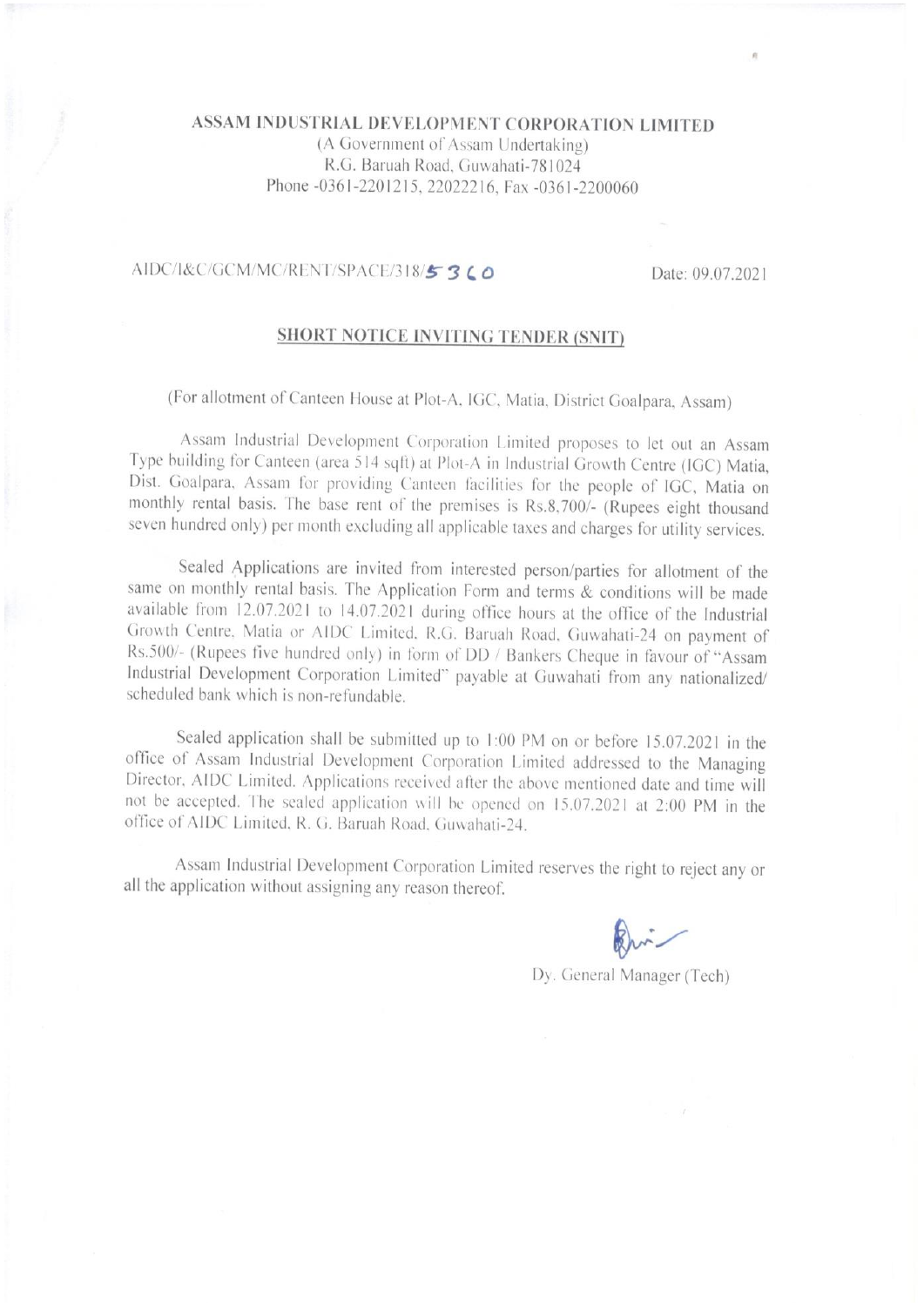### APPLICATION FORM AND TERMS & CONDITIONS FOR ALLOTMENT OF CANTEEN HOUSE AT PLOT-A IN THE INDUSTRIAL GROWTH CENTRE, MATIA

To,

The Managing Director, Assam Industrial Development Corporation Limited, R.G. Baruah Road, Guwahati-781024

Sub: Application for allotment of space in the market complex at Industrial Growth Centre, Matia.

Sir,

With reference to the Notice No. AIDC/I&C/GCM/MC/RENT/SPACE/318/5360 dated 09.07.2021, I would like to request you to allot Canteen house at Industrial Growth Centre, Matia Goalpara for carrying out canteen services. The related information in this regards is furnished as below:

- 1. Name of the applicant :
- 2. Name of the proprietor :
- 3. Father's Name :
- 4. Address
	- I. House No.
	- II. Road Name/No.
	- III. Bye Lane Name/No.
	- IV. Ward No.
	- V. Town/Village
	- VI. Post Office
	- VII. Police Station
	- VIII. District
	- IX. State
	- X. Pin Code
	- XI. Telephone No.
	- XII. Pan Card No.
- 5. Nationality :
- 6. Educational Qualification : (Proof to be attested)
- 7. Category of Business :

Further, I agree to pay the rent for the canteen house at IGC, Matia @ Rs. ……………….. (Rupees ………………………………………………………….only) per month excluding all applicable taxes and other charges for utility services and also agree to comply the terms and conditions stipulated by your Corporation.

Thanking you,

Yours faithfully,

(Name of Applicant with seal and sign)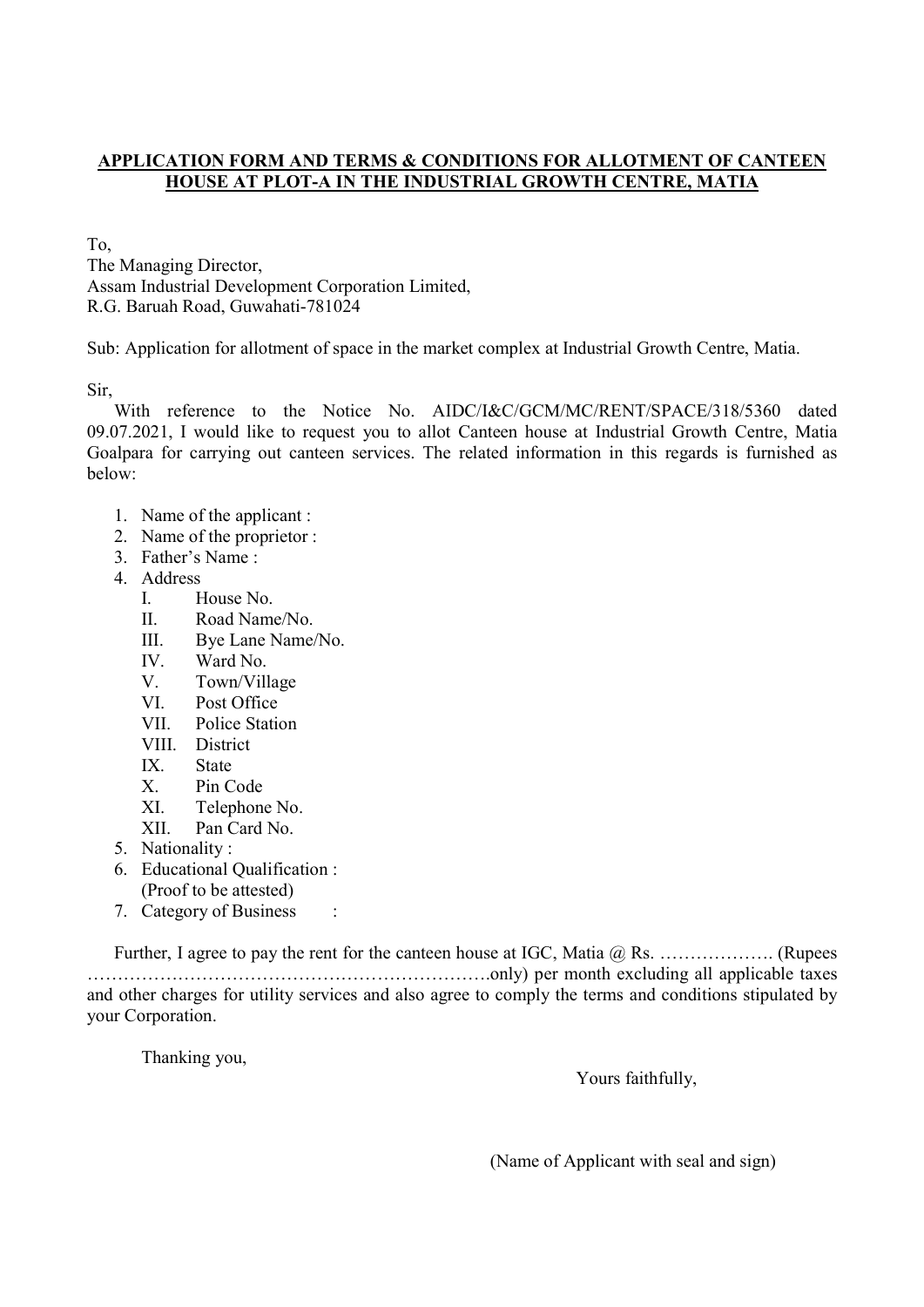# Terms & Conditions for allotment of Canteen House at Plot A in the Industrial Growth Centre, Matia

- 1. BASIC RENT: The basic rent of the building measuring area 514 sqft is Rs.8,700/- (Rupees eight thousand seven hundred only) per month excluding all the applicable taxes and charges of utilities. The rent will be enhanced  $@15\%$  on every three years, if the agreement period is extended.
- 2. RENT PERIOD: The initial term of the agreement will be 11 (eleven) months which may be extended with a provision for renewal of agreement.
- 3. LATE FEE / TERMINATION OF AGREEMENT: The tenant shall deposit the monthly rent within  $15<sup>th</sup>$  day of each month. A late fee in the amount of 18% per annum on monthly rent shall be assessed if payment is not received by the Corporation on or before the  $15<sup>th</sup>$  day of the each month. If the tenant fails to pay the monthly rent to the Corporation for 3 (three) consecutive months, it may lead to termination of the agreement by forfeiting the security deposit with imposing of penalty.
- 4. SECURITY DEPOSIT: The tenant has to deposit a sum equivalent to 3 (three) months' rent to the Corporation as security for the full and faithful performance by the tenant of all the terms of the rent agreement required to be performed by the tenant. The security amount has to deposit within 15 (fifteen) days of award notification. The security deposit shall be enhanced proportionately with the revised monthly rent and the same has to be deposited by the tenant time to time. Such sum shall be returned to the tenant after the expiration / termination of the rent agreement, provided the tenant has fully and faithfully carried out all the terms & conditions of the agreement.
- 5. TAXES: The monthly rent is exclusive of all the applicable taxes. The tenant has to borne all the applicable taxes and pay the same to the concerned department in due date. If there is any modification /addition / deletion of the present tax structures by any government body, the same has to borne by the tenant.
- 6. UTILITIES: The tenant shall pay for all the utilities like water, sanitation, sewer, electricity, light, gas etc. and other services incident to tenant's use of the rented premises, whether or not the cost thereof be a charge or imposition against the rented premises.
- 7. OBLIGATION FOR REPAIRS: The tenant shall repair and maintain the premises in good order and conditions in his own cost except the reasonable wear and tear, the repairs required of Corporation pursuant hereto and maintenance or replacement necessitated as the result of the act or omission or negligence of the Corporation, its employees.

The tenant shall have the right, at its sole expense, from time to time, to re-decorate the rented premises and to make such non-structural alterations and changes in such parts thereof as the tenant shall deem expedient or necessary for its purposes, provided however, that such alterations and changes shall neither impair the structural soundness nor diminish the value of the premises.

8. INDEMNITY BY TENANT: The tenant shall have Corporation harmless and indemnify Corporation from all injury, loss, claims or damage to any person or property while on the rented premises, unless caused by willful acts or omissions or gross negligence of Corporation, its employees.